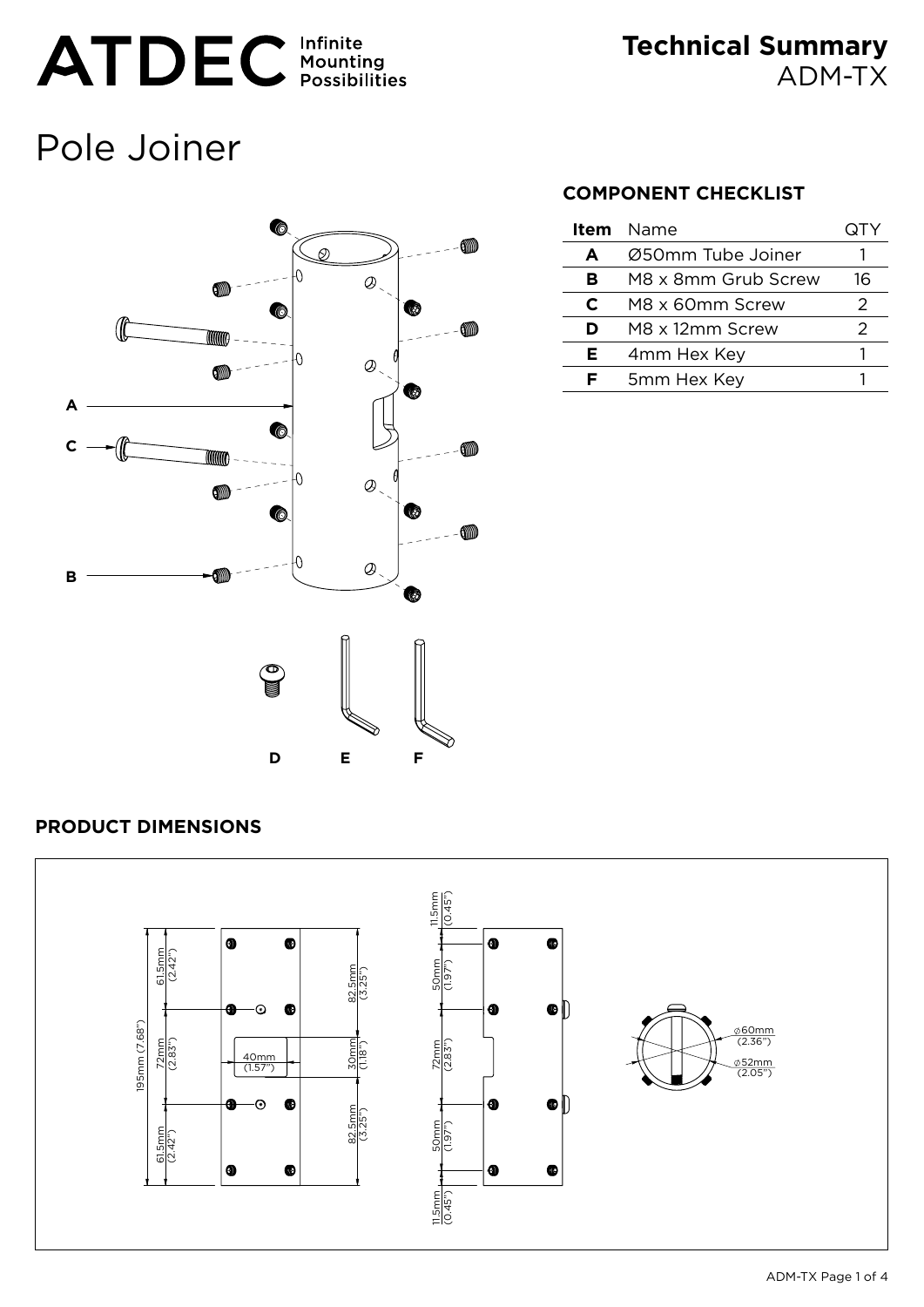# **Installation Safety Instructions**



# **CAUTION: This BASE is intended for use only with the maximum weights indicated. Use with displays heavier than the maximum indicated may result in instability causing possible injury.**

Do not attempt to install this product until all instructions and warnings have been read and properly understood.

Please keep these instructions for future reference.

Please check carefully to make sure there are no missing or defective parts - defective parts must never be used.

Atdec Pty Ltd, its distributors and dealers are not liable or responsible for damage or injury caused by improper installation, improper use or failure to observe these safety instructions.

In such cases, all guarantees will expire.

#### **General**

Atdec Pty Ltd recommends that a professional AV installer or other suitably qualified person install this product. Great care must always be taken during installation as most AV equipment is of a fragile nature, possibly heavy and easily damaged if dropped.

If you do not fully understand the instructions or are not sure how to install this product safely, then please consult a professional for advice and/or to install this product for you. Failure to mount this product correctly may cause serious injury or death both during installation and at any time thereafter.

Do not mount any AV equipment that exceeds the specific weight limit of the product you are installing.

This weight limit will be clearly stated on each product and its packaging and will vary from product to product.

#### **Product Location**

Please pay careful attention to where this product is located. Check load capacity of wall prior to installation as some walls are not suitable for installation. Designed for indoor use, this mount is suitable for public or home installation. If located in a public or frequently populated area ensure that the product is out of the immediate reach of people. If any AV equipment is to be suspended over the likely path or location of people then great care should be taken to secure all parts of the installation from falling. If you install this product on drywall it must be securely fixed to a wooden stud, concrete block or other permanent structure behind the drywall board.

Installing on drywall boards alone will not support the weight of most AV equipment.

When drilling holes in walls it is essential to avoid contact with electrical cables and water or gas pipes contained within. Use of a good quality live wire detector and hidden object locator is therefore recommended.

Only drill into structures when you are sure it is safe to do so.

#### **Fixing Hardware**

It is highly recommended that all wall fixing screws be used where supplied and that the purpose of all other fixing hardware is fully understood. In some cases more AV equipment fixing hardware will be supplied to accommodate different models of equipment and set up configurations.

The installer must be satisfied that any supplied fixing hardware is suitable for each specific installation. If any fixing screws or included hardware are deemed not sufficient for a safe installation then please consult a professional or your local hardware store.

#### **Hazard Limitation**

When routing cables take advantage of any built in cable management features that the product might provide and ensure that all cables are tidy and secure. Check to see that any moving aspect of product can do so unhindered by any cabling.

Some products have moving parts and the potential to cause injury through the crushing or trapping of fingers or other body parts.

Particular attention to the nature of moving parts is required especially when assembling, installing and adjusting during set up.

Immediately after installations double-check that the work done is safe and secure. Double-check all necessary fixings are present and are of ample tightness.

It is recommended that periodic inspections of the product and its fixing points are made as frequently as possible to ensure that safety is maintained. If in doubt consult a professional AV installer or other suitably qualified person.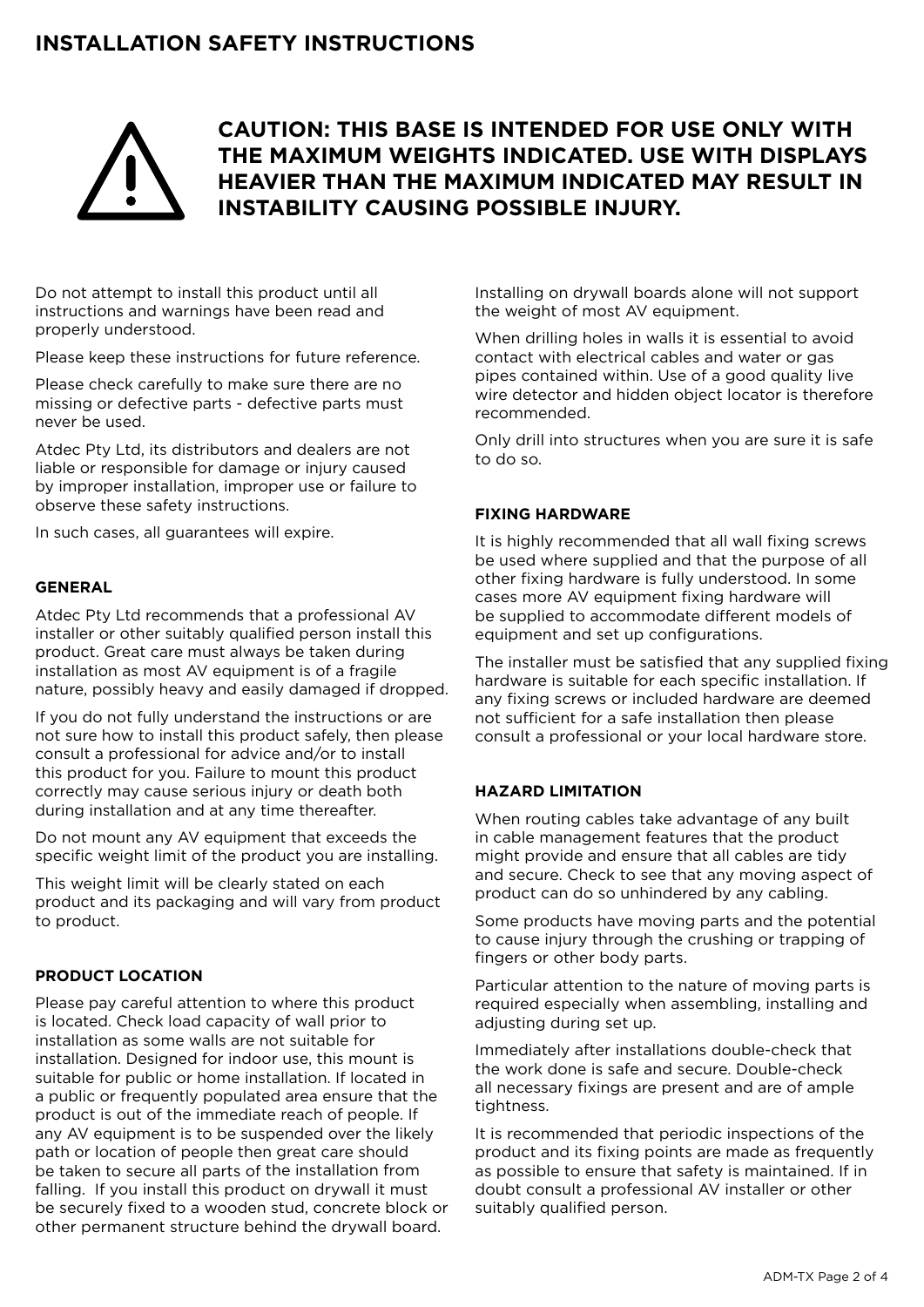# **INSTALLATION INSTRUCTION**

# **Step 1.**

Attach Tube Extension Joiner to insert ADM-T tube (sold separately) into the tube extension joiner (part A) and line up the screw hole with the hole in the tube.



# **Step 2.**

Secure Pole Joiner

Insert the M8 x 60mm (part C) screw or the M8 x 12mm screw (part D) and tighten using the 5mm hex key (part F).



# **Step 3.**

Connect Tubes Insert another ADM-T tube (sold separately) into the external pole joiner (part A) and line up the screw hole with the hole in the tube.